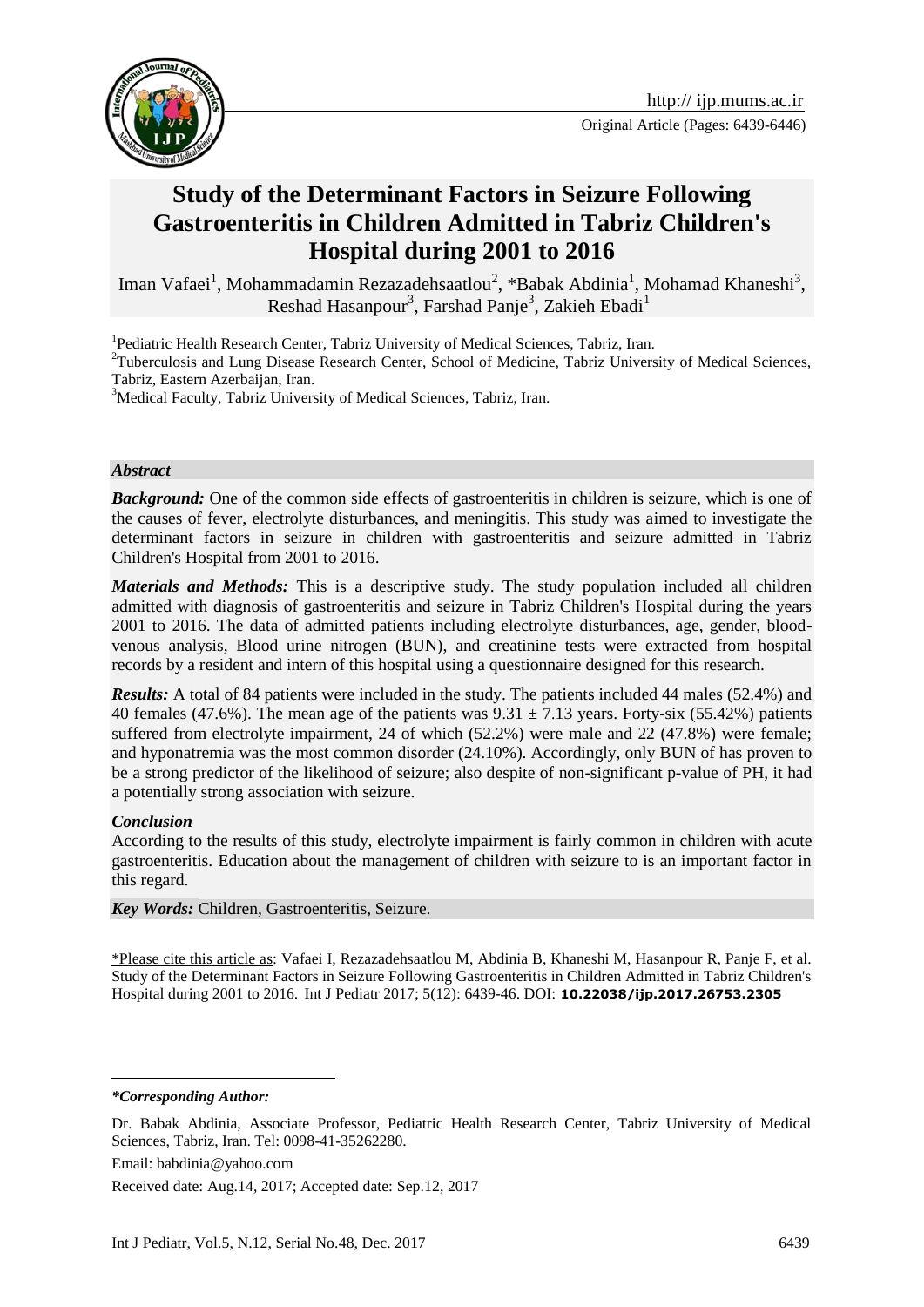#### **1- INTRODUCTION**

 Gastroenteritis is a digestive tract infection that can be due to the viral and bacterial factors, the most common symptoms include diarrhea and vomiting, which can be accompanied by fever and abdominal pain (1-3). Diarrhea has a high contribution to the death of infants (9%), which accounts for about 71% of the million deaths per year in the world (4, 5). An average of 1.66 billion deaths occurred in 2014 in infants below the age of 5 years old in developed countries, of which about 80% were in Africa, South Asia, and Middle East (6). Gastroenteritis can be found in healthy infants without any association with diseases such as meningitis, encephalitis, and encephalopathy (7). Mostly Gastroenteritis occur in the winter and early spring, and the most common cause for this is rotavirus (8).

In children, the daily water exchange rate is much higher than adults, as well as the incomplete kidney development in children, which results in more extracellular fluid, so water and electrolyte disturbances in children are more dangerous than adults (5, 8, 9). The most important complication of gastroenteritis in children is seizure, which is one of the causes of fever, electrolyte disturbances, meningitis and sometimes toxins (4, 9). Electrolyte disturbances such as hyponatremia, hypernatremia and hypocalcemia are the major cause of seizures in these children (9-11). However, in many cases, seizures followed by gastroenteritis without electrolyte disturbances and abnormalities in Electroencephalogram (EEG) (12). In some cases, seizures followed by gastroenteritis without fever which is not necessarily febrile seizure due to the gastroenteritis (12, 13). Various spectrums of benign convulsions or epileptic syndromes may develop in infants and pediatrics (12, 13). Seizure is one of the most common problems in children and occurs due to various factors that are common in the ages of 9 months old to 5 years old, but it mainly occurs at the age of 14 months to 18 months, and often can be associated with fever and seizures which is related with good prognosis (11, 13-15). The most common causes of fever in this type of seizure can be: acute infections of the respiratory tract, acute otitis media, and gastrointestinal tract infections and urinary tract infections (5, 8, 15). On the other hand, in children having seizures without fever the assessments to carry out in order to find the causes of such metabolic diseases and infectious and cerebral anomalies, which can be used to evaluate patient's prognosis (2, 11, 14, 16).

Considering the high prevalence of gastroenteritis in children (4), the complications caused by this disease (6), which is involved in the morbidity and morbidity of the disease, especially the seizure following gastroenteritis, is very important. One of the most important measures is to determine the prevalence of these complications for planning preventive measures. The aim of this study was to investigate the determinant factors in seizure in children with gastroenteritis and seizure admitted in Tabriz Children's Hospital from 2001 to 2016.

## **2- MATERIALS AND METHODS**

## **2-1. Method**

 The study is an epidemiological descriptive-analytic epidemiologic study based on hospital records. The study population included all children admitted with diagnosis of gastroenteritis and seizure in Tabriz Children's Hospital during the years 2001 to 2016. This study was approved by local Medical Ethical Committee of Tabriz University of Medical Sciences which was in compliance with Helsinki declaration. Also, all patients' information remained confidential.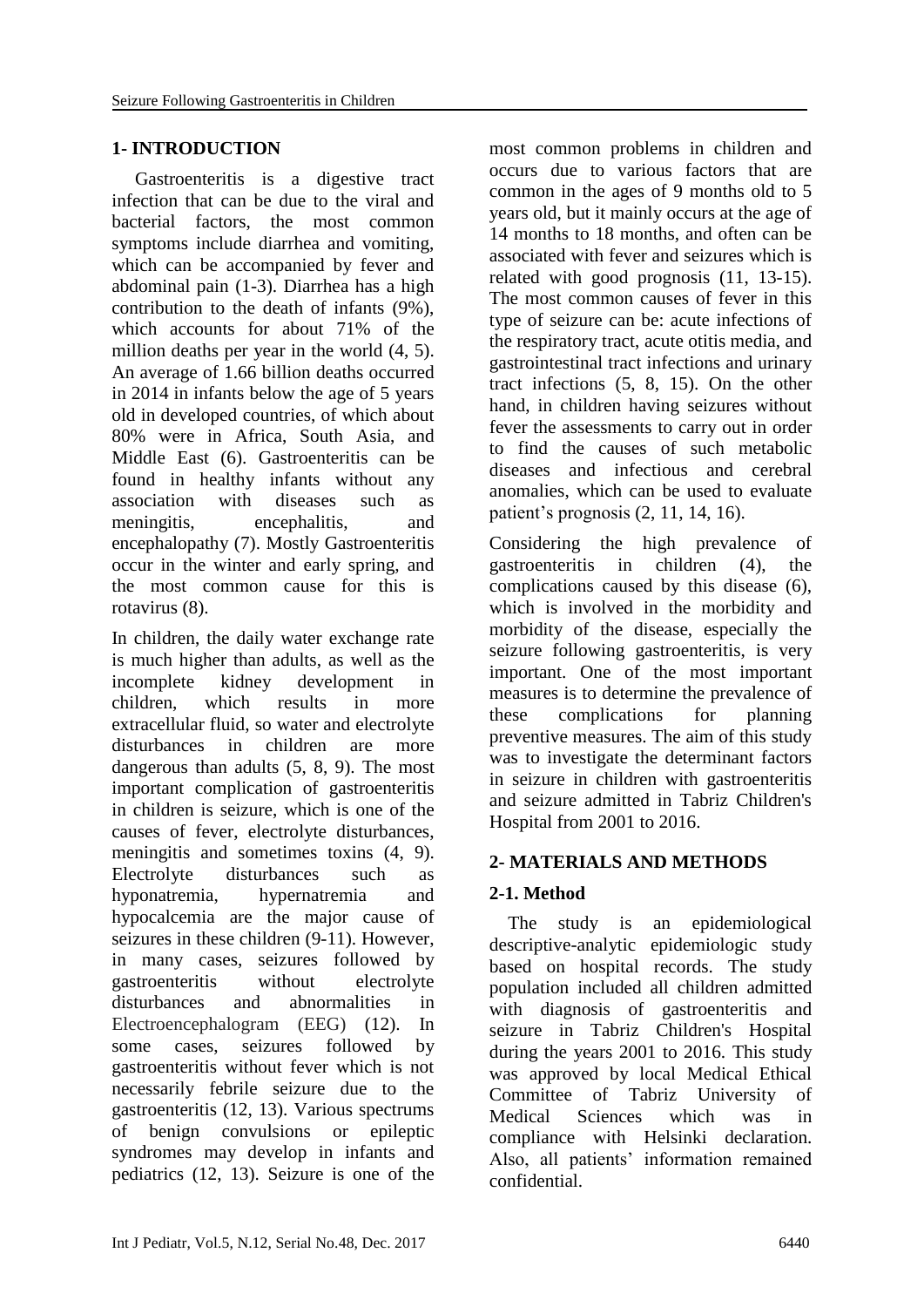Exclusion criteria were: the presence of underlying illness or the use of drugs that can cause electrolyte impairment (including kidney, endocrine, heart disease, diuretic use and, and absence of seizure, etc.). Since, Dehydration caused by diarrhea usually is mild and laboratory tests have no derangement in electrolyte levels. Consequently, initial laboratory tests such as serum glucose, blood urea nitrogen, creatinine, and electrolytes, are required in order to assess the degree of dehydration and to differentiate the convulsion with mild gastroenteritis from other type of seizures; accordingly (6), type of electrolyte disturbances (Na, K, BUN, Cr, VBG, BS, Ca, CBC, CRP), age, gender, seizure, and mortality, were recorded from patients hospital records using a designed questionnaire.

## **2-2. Statistical analysis**

Quantitative data were presented as mean  $\pm$  standard deviation (SD), and qualitative data were demonstrated as frequency and percent**.** To analyze the data for the analysis of descriptive statistical methods including frequency distribution tables, graphs and numerical indices were used to describe the variables in question. Statistical analysis was performed using the version 22.0 of SPSS™ statistical software (SPSS Inc., Chicago, IL, USA). In this study P<0.05 was considered statistically significant.

## **3- RESULTS**

 A total of 100 children with diagnosis of gastroenteritis associated with seizure were

admitted to Tabriz Children's Hospital during the 2001 to 2016 was studied. Sixteen cases were excluded based on exclusion criteria and 84 patients were enrolled in the study. The patients consisted of 44 boys (52.4%), and 40 girls (47.6%). The mean age of study was 9.31  $\pm$  7.13 years. The mean weight was 11.64  $\pm$  5.33kg. Forty-six (55.42%) patients suffered from electrolyte impairment, 24 of which (52.2%) were male and 22 (47.8%) were female. Hyponatremia was the most common disorder (24.10%), and the frequencies of other problems were hypernatremia in 9 (10.44%) cases, hyperkalemia, in 16 (19.28%) cases, hypocellular in 1 (1.20%) cases. Acidosis and alkalosis were found in 25 patients (37.88%), and 7 (10.61%) patients, respectively (**Table.1**).

The mean incidence of epilepsy was  $0.14\pm$ 0.35. The mean of sodium was  $136.74 \pm$ 4.20 (mmol/L) and the mean of potassium was  $4.44 \pm 0.50$  (mmol/L); also the mean of calcium was  $4.63 \pm 4.60$  (mg/dL). Mean of creatinine in patients was  $0.58 \pm 0/14$ (mg/dL). Mean BUN was  $25.28 \pm 8.08$ (mmol/L). The mean PH was  $7.36 \pm 0.74$ .

Using the regression logistic statistical test, among the examined biomarkers and electrolytes, only BUN has proven to be a strong predictor of the likelihood of seizure (p= 0.02, Odds Ratio: 1.31, Zvalue: 1.31) **(Figures.1, 2**); although PH had a non-specific p-value, but it had a strong association with seizure (P-value: 0.19, Odds Ratio: 0.85, Z-value: -2.29) **(Figures.1, 3**).

| Electrolytes impairment | Percent |
|-------------------------|---------|
| Hypokalaemia            | 1.20    |
| Hyperkalemia            | 19.28   |
| Hypnotherapy            | 24.10   |
| Hypernatremia           | 10.84   |
| Acidosis                | 37.88   |
| Alkalosis               | 10.61   |

**Table-1**: Frequency of electrolytes impairment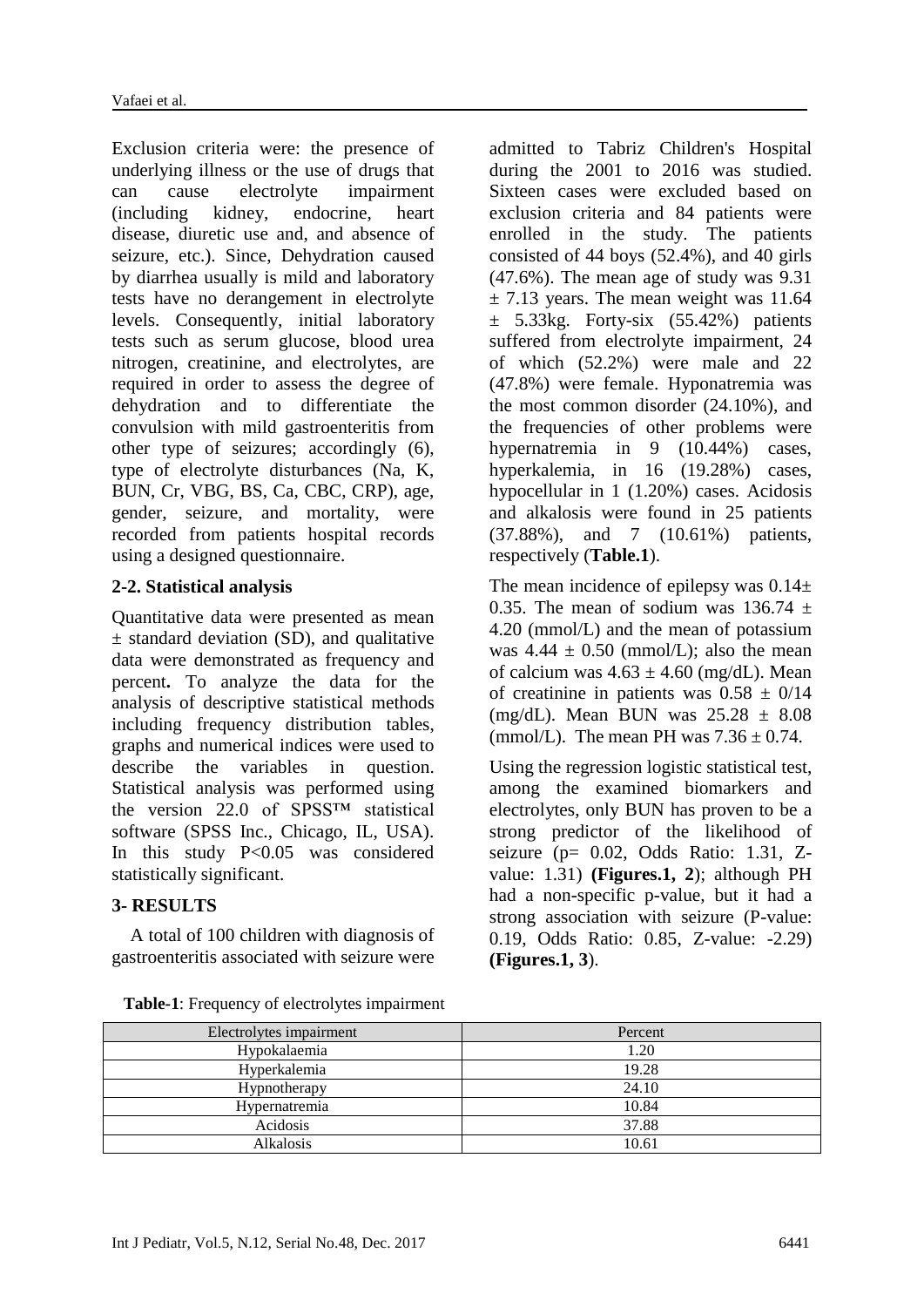

 **Fig.1**: predicting the likelihood of seizure using serum BUN and PH.



 **Fig.2**: Predicting the likelihood of seizure using serum BUN.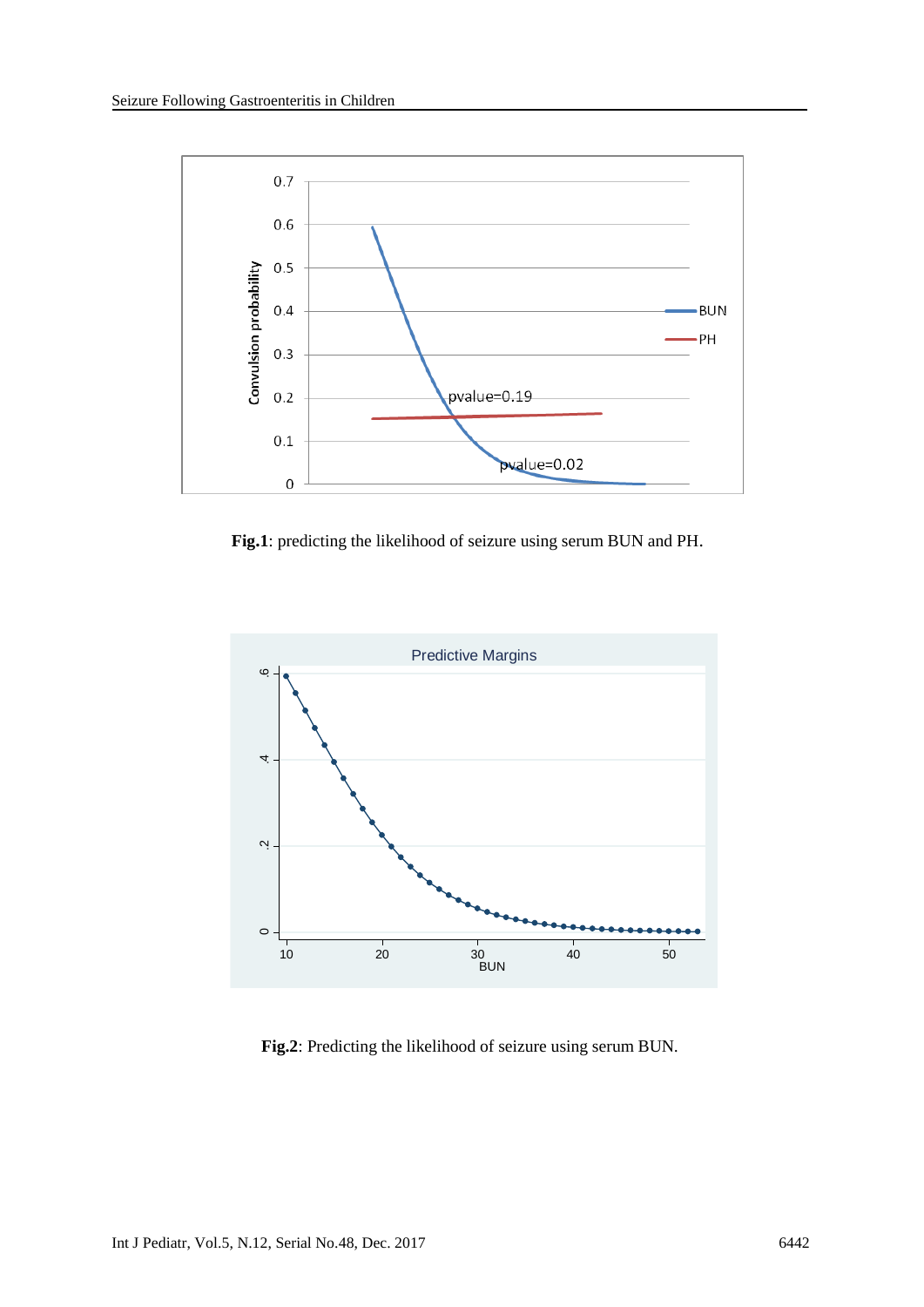

 **Fig.3**: predicting the likelihood of seizure using serum PH.

#### **4- DISCUSSION**

 The benign infancy seizure is described as no known etiology, has normal EEG, occurs in infants less than 2 years of age, and occurs in infants who have family history of seizure and neurological disease with impaired development. The type of seizure is tonic-generalized cloning is the most common type (15, 16, 18-20). Motoyama et al. also reported a clinical pattern that the mild gastroenteritis caused a clinical condition that the seizure was a febrile seizure at the age of 6 months to 3 years, which was a tonic-generalized clone following days (7). The first to fifth occurs after infection with gastroenteritis. Laboratory tests that contain B1 and liquid serum electrolytes are all normal (13, 20).

Several studies have been carried out after the above-mentioned study (7), which has been described as case report, which has been reported in Japan (2), Hong Kong (13), Taiwan (12), and most recently in Europe (21); all of which indicate the association between gastroenteritis and seizure. A study by Zerr et al. (15), and Lee et al. (19), have shown that feverless seizures that are repeatedly associated with gastroenteritis are far more likely to occur than the type of FC followed by GE. Rotavirus has been reported in more than 50% of fecal examination among these patients in previous researches, which performed EEG these patients, indicating a focal source with or without secondary generalization of rotavirus (20, 22-25). As previously mentioned gastroenteritis is defined as:

1) The age of 6 months to 3 years old as generalized tonic-clonic, 2) Mild degree degradation, 3) Repetition of seizures on multiple repetitive days, 4) The EEG taken during seizure does not contain seizure discharges, 5) The presence of rotavirus in SE, 6) Good prognosis, and 7) Normality (8, 11, 15, 26-28). In recent years, several reports and studies have been provided from East Asia, including Japan (2), Korea (20, 28), Taiwan (12), and even Western countries (21, 29, 30) about seizures and gastroenteritis (1, 28, 31-33). Gastroenteritis occurs in healthy infants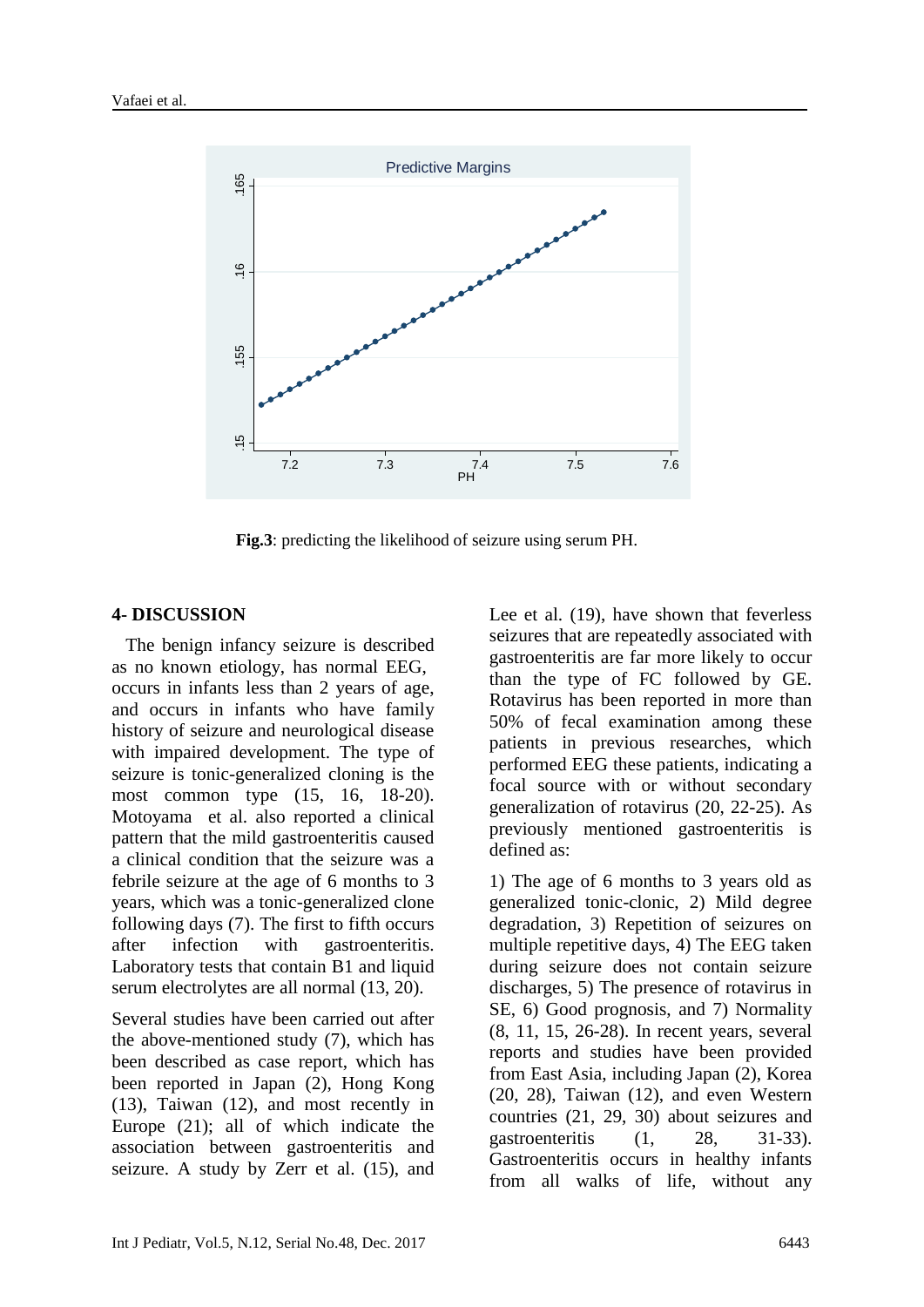association with meningitis, encephalitis, and encephalopathy (5, 7) . It occurs more often in the winter and early spring, and the most common cause for this is rotavirus (10, 16, 25, 28). In studies, the prevalence of seizure and gastroenteritis is more common in females than males. The prevalence of males/females is 1/1.5-1.8 (9, 19, 31, 33, 34), which in our study this ratio was in favor of male and males / females ratio was 52.4% / 47.6%. Family history in these people is usually negative (35). The most common form of seizure was generalized and the second common form was partial complex form with consciousness impairment (5, 11, 16, 19, 36), in which 13-65% of the studied cases were partial complex form of seizure. On the other hand, gastroenteritis and seizure are classified according to the number of seizures, which are as follows: 1-8 episodes in a 24-hour period. Considering the patients age, gastroenteritis is more common in ages older than 2 years, and also the number of seizures are more common in ages older than 2 years (1, 8, 24, 34).

# **4-1. Limitations of the study**

The limitation in this study was the small sample size. Also, this study was retrospective based on the completion of a questionnaire and in some cases the exact number of seizures was not recorded.

# **5- CONCLUSION**

 According to the results of this study, electrolyte impairment is fairly common in children with acute gastroenteritis. Education about the management of children with seizure can be an important factor in this regard.

# **6- ABBREVIATION**

**Na**: Sodium,

**K**: Potassium,

**BUN**: Blood Urea Nitrogen,

**Cr**: creatinine,

**VBG**: Venous Blood Gas,

**BS**: Blood Sugar,

**Ca**: Calcium,

**CBC**: Complete Blood Count,

**CRP**: C - reactive protein.

# **7- CONFLICT OF INTEREST:** None.

## **8- REFERENCES**

1. Millichap JG, Millichap JJ. Role of viral infections in the etiology of febrile seizures. Pediatr Neurol 2006 Sep;35(3):165-72.

2. Uemura N, Okumura A, Negoro T, Watanabe K. Clinical features of benign convulsions with mild gastroenteritis. Brain Dev 2002; 24(8):745-9.

3. [Kianifar H,](https://www.scopus.com/authid/detail.uri?authorId=29067925900&eid=2-s2.0-84908247473) [Ahanchian H,](https://www.scopus.com/authid/detail.uri?authorId=21833701600&eid=2-s2.0-84908247473) [Grover Z,](https://www.scopus.com/authid/detail.uri?authorId=16301181100&eid=2-s2.0-84908247473) [Jafari](https://www.scopus.com/authid/detail.uri?authorId=55442873400&eid=2-s2.0-84908247473)  [S,](https://www.scopus.com/authid/detail.uri?authorId=55442873400&eid=2-s2.0-84908247473) [Noorbakhsh Z,](https://www.scopus.com/authid/detail.uri?authorId=56222140900&eid=2-s2.0-84908247473) [Khakshour A,](https://www.scopus.com/authid/detail.uri?authorId=55550328600&eid=2-s2.0-84908247473) et al. Synbiotic in the management of infantile colic: A randomised controlled trial. [Journal of](https://www.scopus.com/sourceid/15108?origin=recordpage)  [Paediatrics and Child Health](https://www.scopus.com/sourceid/15108?origin=recordpage) 2014; 50(10):801-5.

4. Cusmai R, Jocic-Jakubi B, Cantonetti L, Japaridze N, Vigevano F. Convulsions associated with gastroenteritis in the spectrum of benign focal epilepsies in infancy: 30 cases including four cases with ictal EEG recording. Epileptic Disord 2010; 12(4):255-61.

5. Okumura A, Uemura N, Negoro T, Watanabe K. Efficacy of antiepileptic drugs in patients with benign convulsions with mild gastroenteritis. Brain Dev 2004; 26(3):164-7.

6. Kang B, Kwon YS. Benign convulsion with mild gastroenteritis. Korean J Pediatr 2014 Jul;57(7):304-9.

7. Motoyama M, Ichiyama T, Matsushige T, Kajimoto M, Shiraishi M, Furukawa S. Clinical characteristics of benign convulsions with rotavirus gastroenteritis. J Child Neurol 2009; 24(5):557-61.

8. Verrotti A, Tocco AM, Coppola GG, Altobelli E, Chiarelli F. Afebrile benign convulsions with mild gastroenteritis: a new entity? Acta Neurol Scand 2009; 120(2):73-9.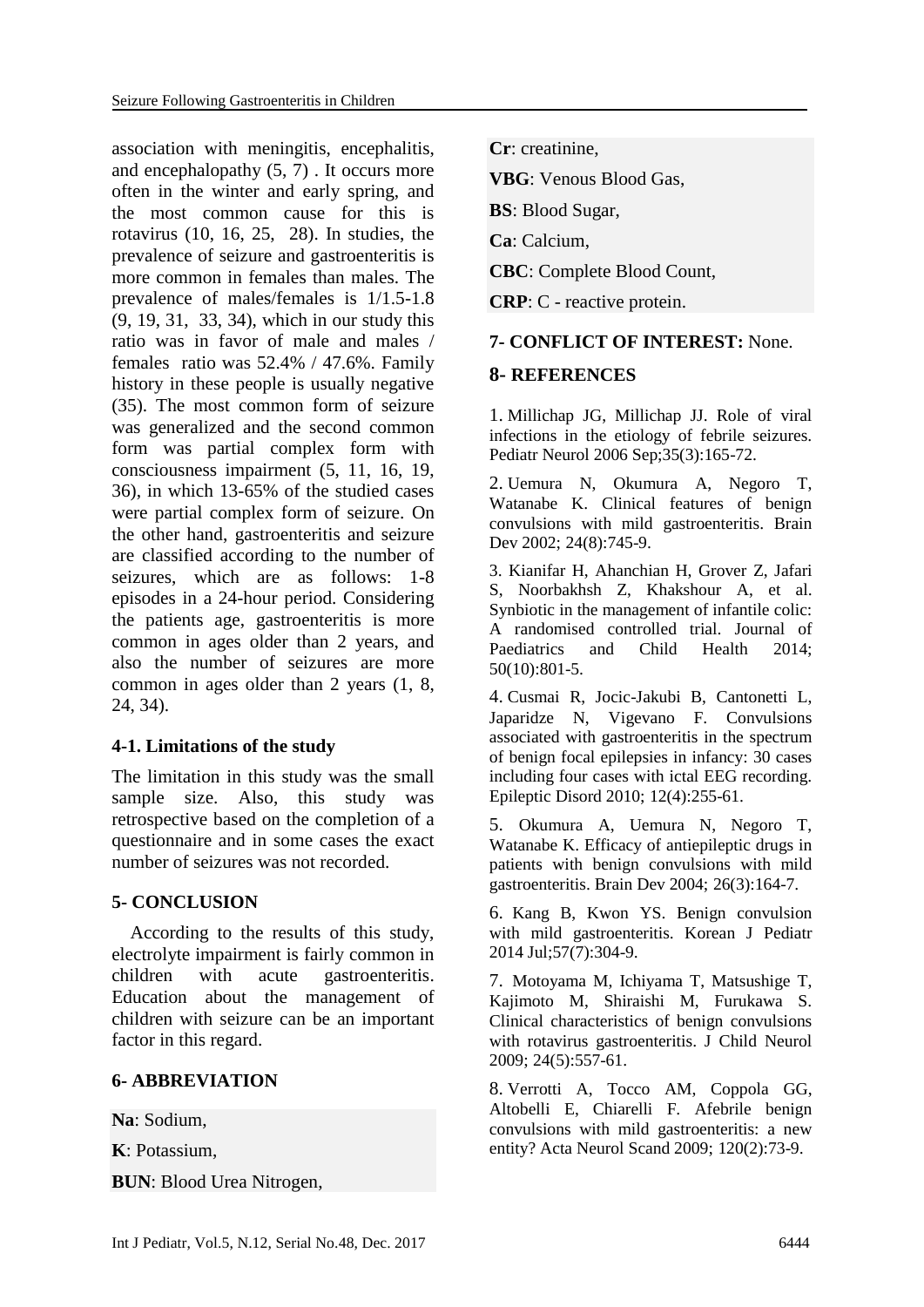9. Maruyama K, Okumura A, Sofue A, Ishihara N, Watanabe K. Ictal EEG in patients with convulsions with mild gastroenteritis. Brain Dev 2007; 29(1):43-6.

10. Chalouhi C, Barnerias C, Abadie V. [Afebrile seizures in gastroenteritis: a Japanese peculiarity]. Arch Pediatr 2006; 13(3):266-8.

11. Li T, Hong S, Peng X, Cheng M, Jiang L. Benign infantile convulsions associated with mild gastroenteritis: an electroclinical study of 34 patients. Seizure 2014; 23(1):16-9.

12. Narchi H. Benign afebrile cluster convulsions with gastroenteritis: an observational study. BMC Pediatr 2004;4: 2.

13. Wang YF, Zhou ZS. Clinical features of benign convulsions with mild gastroenteritis in Chinese infants. World J Pediatr 2013; 9(1):73-5.

14. Marti I, Cilla G, Gomariz M, Eizaguirre J, Garcia-Pardos C, Perez-Yarza EG. [Rotavirus and seizures. A well-defined uncommon association]. An Pediatr (Barc ) 2010; 73(2):70-3.

15. Zerr DM, Blume HK, Berg AT, Del Beccaro MA, Gospe SM, Jr., Allpress AL, et al. Nonfebrile illness seizures: a unique seizure category? Epilepsia 2005; 46(6):952-5.

16. Berg AT, Darefsky AS, Holford TR, Shinnar S. Seizures with fever after unprovoked seizures: an analysis in children followed from the time of a first febrile seizure. Epilepsia 1998; 39(1):77-80.

17. Natsume J, Naiki M, Yokotsuka T, Sofue A, Ikuta T, Kondo Y, et al. Transient splenial lesions in children with "benign convulsions with gastroenteritis". Brain Dev 2007; 29(8):519-21.

18. Nypaver MM, Reynolds SL, Tanz RR, Davis AT. Emergency department laboratory evaluation of children with seizures: dogma or dilemma? Pediatr Emerg Care 1992; 8(1):13-6.

19. Lee WL, Ong HT. Afebrile seizures associated with minor infections: comparison with febrile seizures and unprovoked seizures. Pediatr Neurol 2004; 31(3):157-64.

20. Kimia A, Ben-Joseph EP, Rudloe T, Capraro A, Sarco D, Hummel D, et al. Yield of lumbar puncture among children who present with their first complex febrile seizure. Pediatrics 2010; 126(1):62-9.

21. Kim GH, Byeon JH, Lee DY, Jeong HJ, Eun BL. Norovirus in benign convulsions with mild gastroenteritis. [Ital J Pediatr.](https://www.ncbi.nlm.nih.gov/pubmed/27809881) 2016; 42(1):94.

22. Mustafic N, Tahirovic H, Trnovcevic J, Kapidzic A. [Clinical characteristics at onset of first febrile convulsions]. Acta Med Croatica 2008; 62(5):511-5.

23. Gordon KE, Camfield PR, Camfield CS, Dooley JM, Bethune P. Children with febrile seizures do not consume excess health care resources. Arch Pediatr Adolesc Med 2000; 154(6):594-7.

24. Berg AT, Shinnar S. Unprovoked seizures in children with febrile seizures: short-term outcome. Neurology 1996; 47(2):562-8.

25. Hamiwka LD, Singh N, Niosi J, Wirrell EC. Diagnostic inaccuracy in children referred with "first seizure": role for a first seizure clinic. Epilepsia 2007; 48(6):1062-66.

26. Cancho-Candela R, Pena-Valenceja A, Alcalde-Martin C, Ayuso-Fernandez M, Medrano-Sanchez O, Ochoa-Sangrador C. [Benign convulsions with mild rotavirus gastroenteritis]. Rev Neurol 2009; 49(5):230- 3.

27. Hartfield DS, Tan J, Yager JY, Rosychuk RJ, Spady D, Haines C, et al. The association between iron deficiency and febrile seizures in childhood. Clin Pediatr (Phila) 2009;48(4):420-6.

28. Berg AT, Shinnar S, Shapiro ED, Salomon ME, Crain EF, Hauser WA. Risk factors for a first febrile seizure: a matched case-control study. Epilepsia 1995; 36(4):334-41.

29. Payne DC, Baggs J, Zerr DM, Klein NP, Yih K, Glanz J, et al. Protective Association Between Rotavirus Vaccination and Childhood Seizures in the Year Following Vaccination in US Children. Clin Infect Dis 2014; 58(2):173- 7.

30. Freedman SB, Williamson-Urquhart S, Schuh S, Sherman PM, Farion KJ, Gouin S, et al. Impact of emergency department probiotic treatment of pediatric gastroenteritis: study